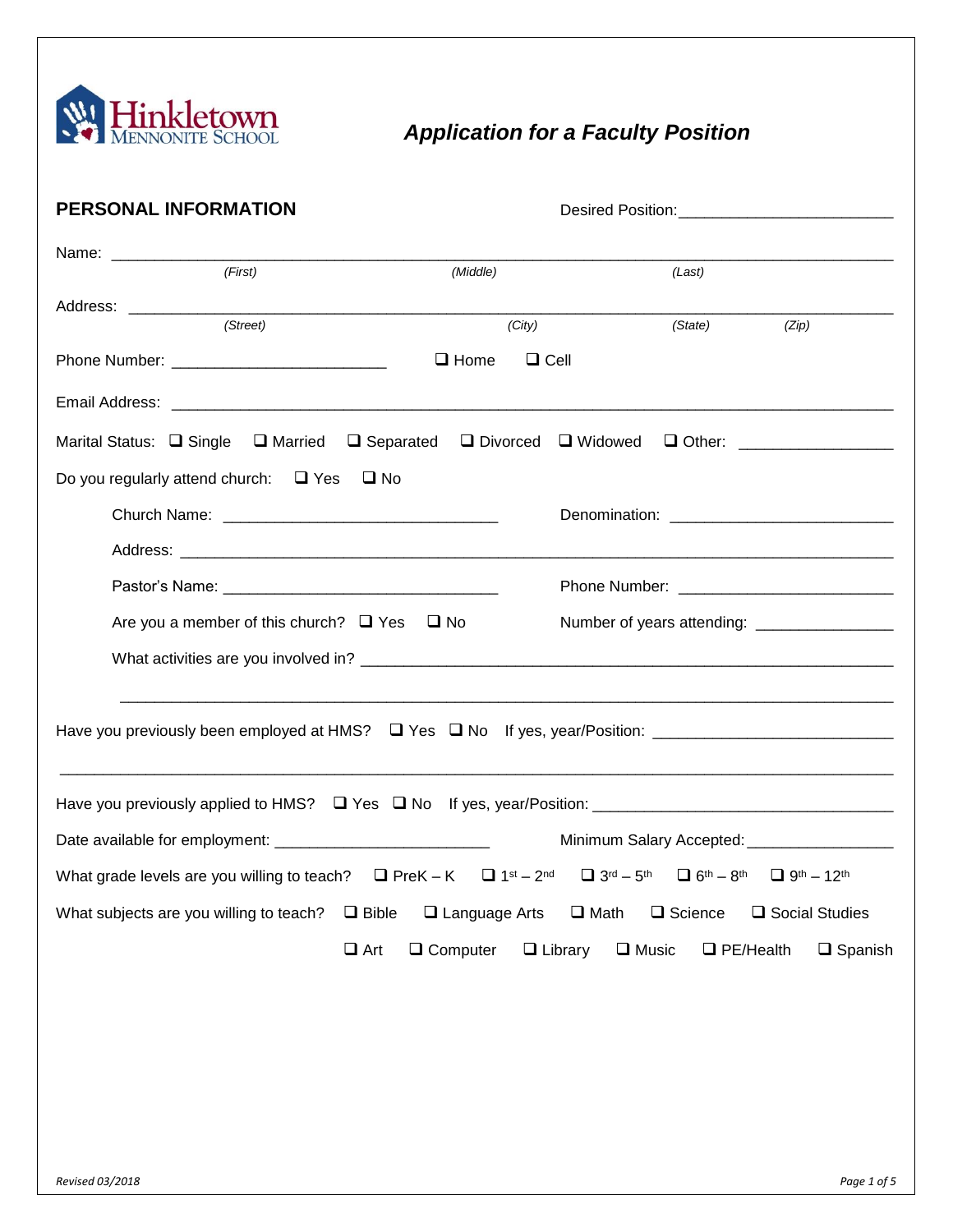## **EDUCATIONAL BACKGROUND**

| High School:                   |                               | Diploma Received: □ Yes □ No              |  |  |  |
|--------------------------------|-------------------------------|-------------------------------------------|--|--|--|
| College/University:            |                               |                                           |  |  |  |
|                                |                               |                                           |  |  |  |
|                                |                               |                                           |  |  |  |
|                                |                               |                                           |  |  |  |
| College/University:            |                               |                                           |  |  |  |
|                                |                               |                                           |  |  |  |
|                                |                               |                                           |  |  |  |
|                                |                               |                                           |  |  |  |
| Graduate School:               |                               |                                           |  |  |  |
|                                |                               |                                           |  |  |  |
|                                |                               |                                           |  |  |  |
|                                |                               |                                           |  |  |  |
| Graduate School:               |                               |                                           |  |  |  |
|                                |                               |                                           |  |  |  |
|                                |                               |                                           |  |  |  |
|                                |                               |                                           |  |  |  |
|                                |                               |                                           |  |  |  |
| <b>Certifications:</b>         |                               |                                           |  |  |  |
| Issuing State: _______________ | Issued Date: 1980             | Expiration Date: _______________________  |  |  |  |
|                                |                               |                                           |  |  |  |
| Issuing State: _______________ | Issued Date: ________________ | Expiration Date: _______________________  |  |  |  |
|                                |                               |                                           |  |  |  |
| Issuing State: _______________ | Issued Date: ________________ | Expiration Date: ________________________ |  |  |  |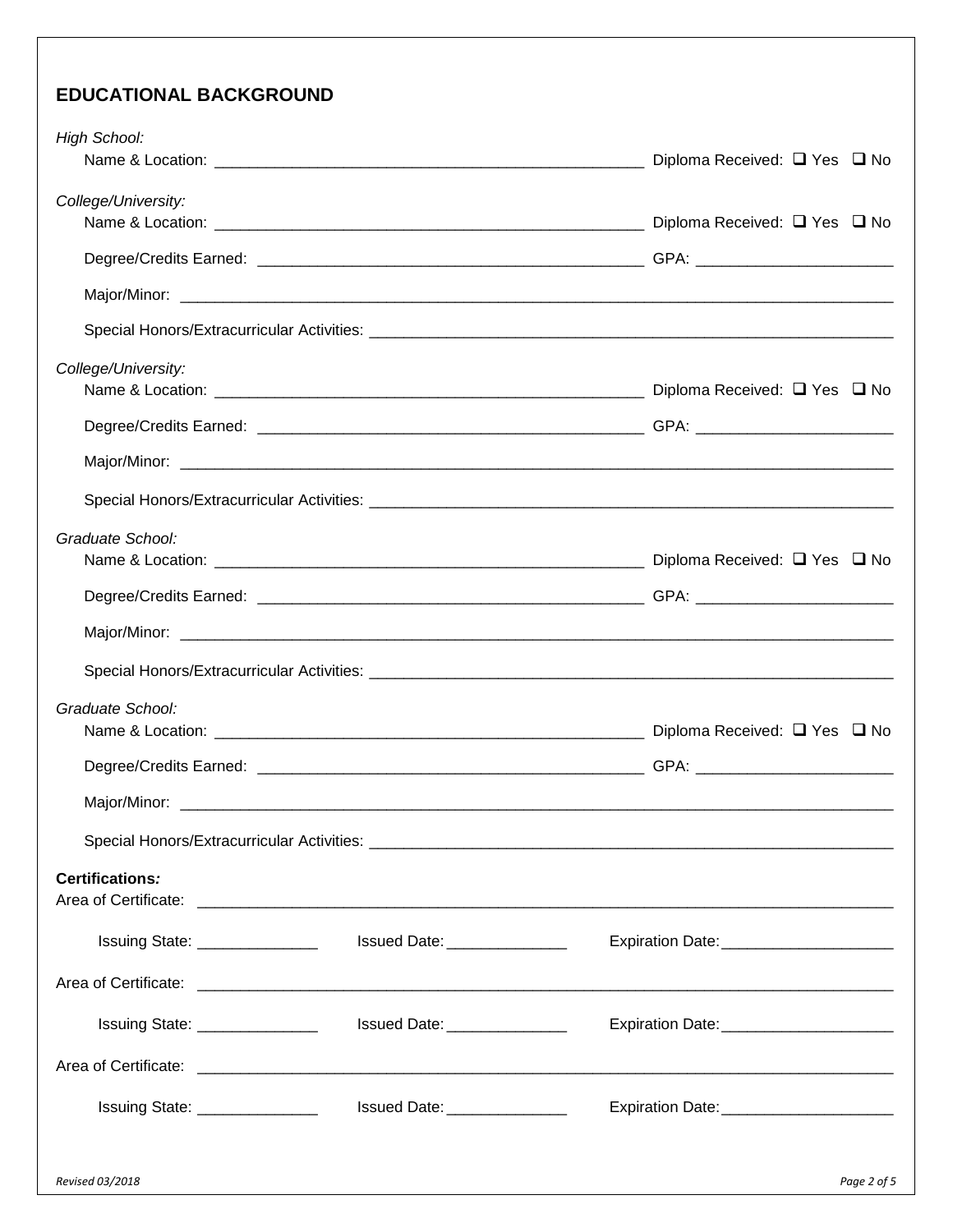#### **EMPLOYMENT HISTORY**

Within the last ten years, have you been fired from any job for any reason or quit a job after being notified that you were to be fired?  $\Box$  No  $\Box$  Yes

| Starting Salary: ______________    | Ending Salary: _______________ |  |  |
|------------------------------------|--------------------------------|--|--|
|                                    |                                |  |  |
|                                    |                                |  |  |
|                                    |                                |  |  |
|                                    |                                |  |  |
|                                    |                                |  |  |
|                                    |                                |  |  |
| Starting Salary: _____________     | Ending Salary: _______________ |  |  |
|                                    |                                |  |  |
|                                    |                                |  |  |
|                                    |                                |  |  |
|                                    |                                |  |  |
|                                    |                                |  |  |
|                                    |                                |  |  |
| Starting Salary: ______________    | Ending Salary: _______________ |  |  |
| <b>Student Teaching Experience</b> |                                |  |  |
|                                    |                                |  |  |
|                                    |                                |  |  |
|                                    |                                |  |  |
|                                    |                                |  |  |
|                                    |                                |  |  |
| Revised 03/2018                    | Page 3 of 5                    |  |  |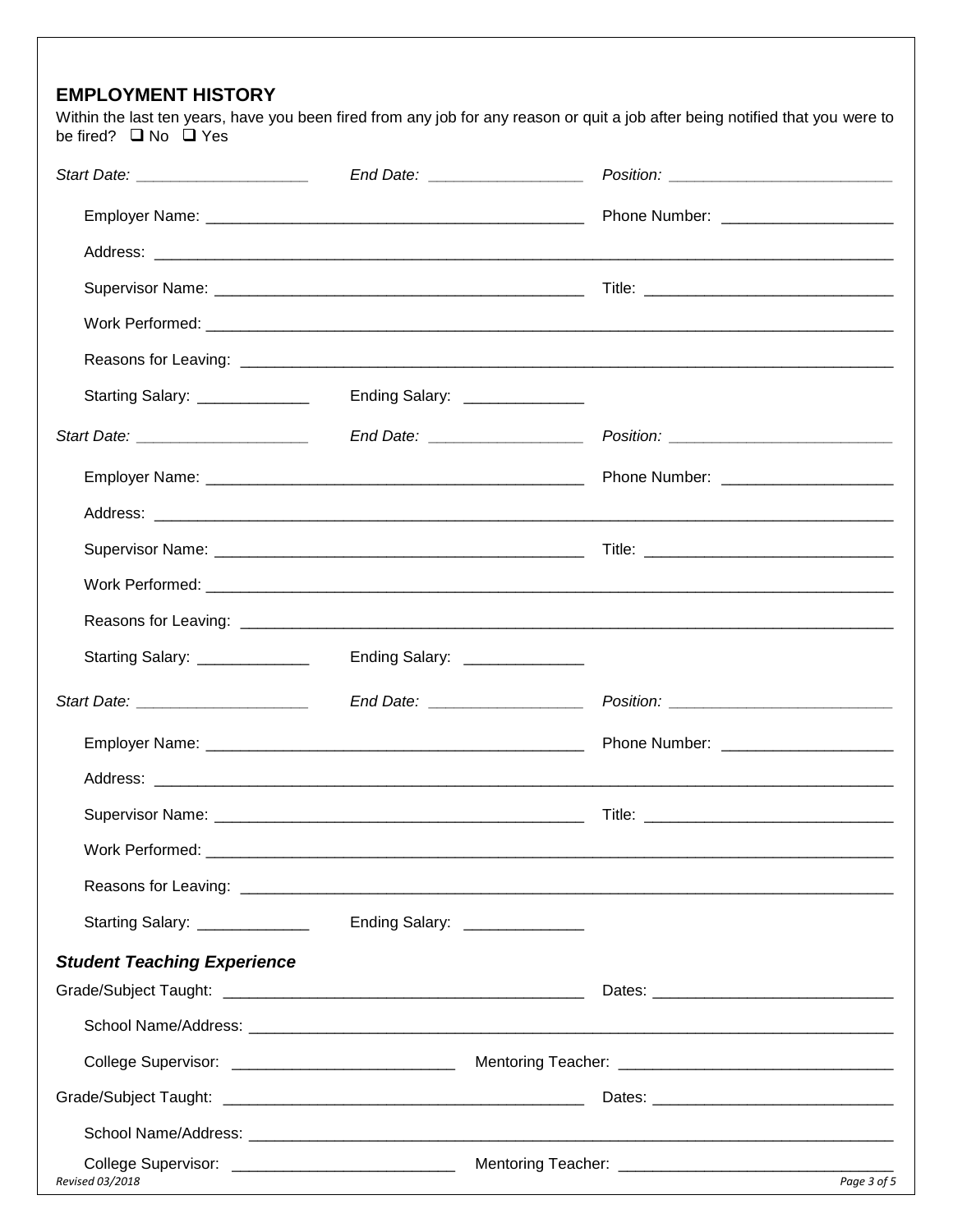### **GENERAL BACKGROUND INFORMATION**

Please provide complete answers to all of the following questions. If you answer "Yes" to any question, you must list all offenses, and for each conviction provide, date of conviction and disposition, regardless of the date or location of occurrence. Conviction of a criminal offense is not a bar to employment in all cases. Each case is considered on its merits. Your answers will be verified with appropriate police records.

Criminal Offense includes felonies, misdemeanors, summary offenses and convictions resulting from a plea of "nolo contendere" (no contest).

Conviction is an adjudication of guilt and includes determinations before a court, a district justice, or a magistrate, which results in a fine, sentence or probation.

You may omit: **minor** traffic violations, offenses committed before your 18<sup>th</sup> birthday which were adjudicated in juvenile court or under a Youth Offender Law, and any convictions which have been expunged by a court or for which you successfully completed an Accelerated Rehabilitative Disposition program.

Were you ever convicted of a criminal offense?  $\Box$  No  $\Box$  Yes

Are you currently under charges for a criminal offense?  $\Box$  No  $\Box$  Yes

Have you ever forfeited bond or collateral in connection with a criminal offense?  $\Box$  No  $\Box$  Yes

Are you subject to any visa or immigration status, which would prevent lawful employment?  $\Box$  No  $\Box$  Yes

Have you ever been professionally disciplined in any state?  $\Box$  No  $\Box$  Yes

*Professionally disciplined means the annulment, revocation or suspension of your teacher certification or having received a letter of reprimand from an agency, board or commission of state government, such as the Pennsylvania Professional Standards and Practices Commission.*

#### **ESSAYS**

Please attach an essay that expresses your thoughts on the following areas:

- 1. *Spiritual Autobiography*
- 2. *How Christian faith shapes your teaching*
- 3. *Philosophy of Education*

#### **CONFESSION OF FAITH FROM A MENNONITE PERSPECTIVE**

I have read and am in agreement with the *Confession of Faith in a Mennonite Perspective* and the school's mission statement and philosophy of education.  $\Box$  Yes  $\Box$  No – please attach exceptions and explanations